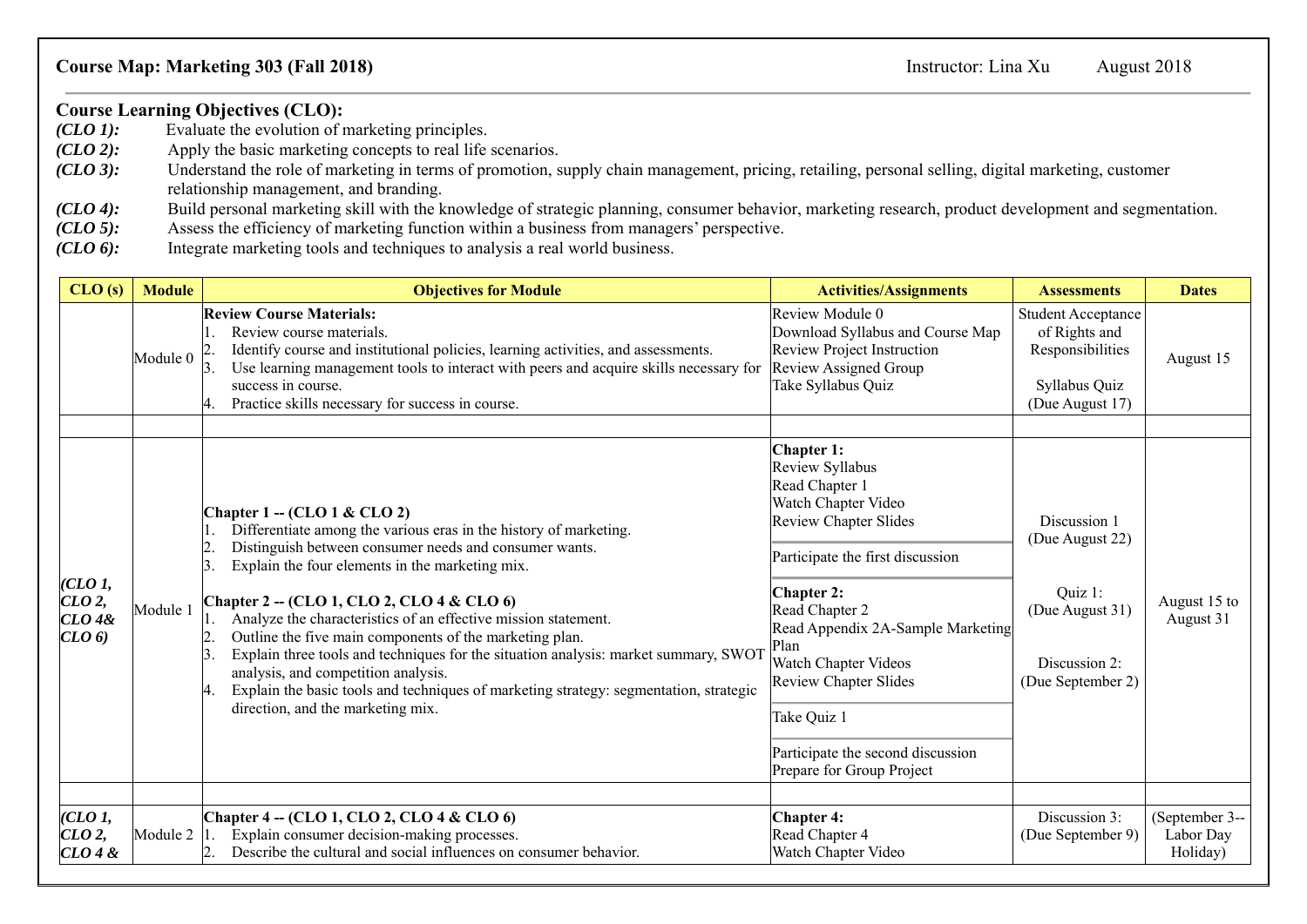| (LO <sub>6</sub> )                         |          | Describe the psychological processes that influence consumer behavior.<br>Summarize how situational factors influence consumer decisions.<br>4.<br>Discuss the different types of B2B customers.<br>5.<br>Chapter 5 -- (CLO 1, CLO 2 & CLO 4)<br>1. Describe the various types of marketing information systems and the sources of their<br>information.<br>Describe the five-step marketing research process, including types of data produced<br>2.<br>and research methods used.<br>Describe the latest trends in marketing research, including the use of social media for<br>3.<br>research, mobile marketing research, and neuromarketing techniques. | <b>Review Chapter Slides</b><br>Participate the third discussion                                                                                                                                                                                                                                    | Quiz 2:<br>(Due September 14)<br>Discussion 4:<br>(Due September 23)<br>Quiz 3:<br>(Due September 28) | September<br>4 to<br>September 28 |
|--------------------------------------------|----------|-------------------------------------------------------------------------------------------------------------------------------------------------------------------------------------------------------------------------------------------------------------------------------------------------------------------------------------------------------------------------------------------------------------------------------------------------------------------------------------------------------------------------------------------------------------------------------------------------------------------------------------------------------------|-----------------------------------------------------------------------------------------------------------------------------------------------------------------------------------------------------------------------------------------------------------------------------------------------------|-------------------------------------------------------------------------------------------------------|-----------------------------------|
|                                            |          |                                                                                                                                                                                                                                                                                                                                                                                                                                                                                                                                                                                                                                                             | Prepare for Group Project<br>Chapter 5:<br>Read Chapter 5<br>Watch Chapter Videos<br><b>Review Chapter Slides</b>                                                                                                                                                                                   |                                                                                                       |                                   |
|                                            |          |                                                                                                                                                                                                                                                                                                                                                                                                                                                                                                                                                                                                                                                             |                                                                                                                                                                                                                                                                                                     |                                                                                                       |                                   |
|                                            |          |                                                                                                                                                                                                                                                                                                                                                                                                                                                                                                                                                                                                                                                             | Chapter 6 -- (CLO 1, CLO 2 & CLO 4)<br>1. Describe the various stages of new-product development.<br>Discuss the major risks in new-product development and how to reduce those risks.<br>Describe the stages and aspects of the product life cycle and how they affect the<br>3.<br>marketing mix. |                                                                                                       |                                   |
|                                            |          | Chapter 7 - (CLO 1, CLO 2, CLO 4 & CLO 6)<br>Explain the importance of and criteria for effective market segmentation.<br>Describe the bases for segmenting both B2C and B2B markets.<br>Describe the factors and analytics involved in selecting target markets.                                                                                                                                                                                                                                                                                                                                                                                           | Chapter 7:<br>Read Chapter 7<br>Watch Chapter Video<br><b>Review Chapter Slides</b><br>Take Quiz 3                                                                                                                                                                                                  |                                                                                                       |                                   |
|                                            |          |                                                                                                                                                                                                                                                                                                                                                                                                                                                                                                                                                                                                                                                             |                                                                                                                                                                                                                                                                                                     | Chapter 8 - (CLO 1, CLO 2, CLO 3, CLO 5 & CLO 6)                                                      | Chapter 8:                        |
|                                            |          | 1. Describe the elements of the promotion mix and how they relate to an integrated<br>marketing communications strategy.<br>Compare the advantages and disadvantages of different types of advertising.                                                                                                                                                                                                                                                                                                                                                                                                                                                     | Read Chapter 8<br>Watch Chapter Video<br>Review Chapter Slides                                                                                                                                                                                                                                      | Discussion 5:<br>(Due October 7)                                                                      |                                   |
| CLO1,                                      | Module 3 | Summarize the various types of sales promotion.<br>3.                                                                                                                                                                                                                                                                                                                                                                                                                                                                                                                                                                                                       | Participate the fifth discussion<br>Prepare for Group Project                                                                                                                                                                                                                                       | Quiz 4:<br>(Due October 12)                                                                           |                                   |
| CLO2<br>$CLO$ 3,<br>$CLO$ 5 $\&$<br>(LO 6) |          | Chapter 9 - (CLO 1, CLO 2, CLO 3 & CLO 5)<br>Describe the flows within a supply chain.<br>Summarize the importance of supply chain orientation and supply chain management<br>to organizations.<br>Describe the push, pull, and hybrid supply-chain strategies and their relationship to a<br>company's competitive strategies.                                                                                                                                                                                                                                                                                                                             | Chapter 9:<br>Read Chapter 9<br>Watch Chapter Video<br><b>Review Chapter Slides</b>                                                                                                                                                                                                                 | Discussion 6:<br>(Due October 21)                                                                     | October 1<br>to<br>November 9     |
|                                            |          | Describe how the primary logistics functions support a firm's supply chain strategy.<br>4.                                                                                                                                                                                                                                                                                                                                                                                                                                                                                                                                                                  | Take Quiz 4                                                                                                                                                                                                                                                                                         | Quiz 5:<br>(Due October 26)                                                                           |                                   |
|                                            |          | Chapter 10 - (CLO 1, CLO 2, CLO 3 & CLO 5)                                                                                                                                                                                                                                                                                                                                                                                                                                                                                                                                                                                                                  | <b>Chapter 10:</b><br>Read Chapter 10                                                                                                                                                                                                                                                               |                                                                                                       |                                   |